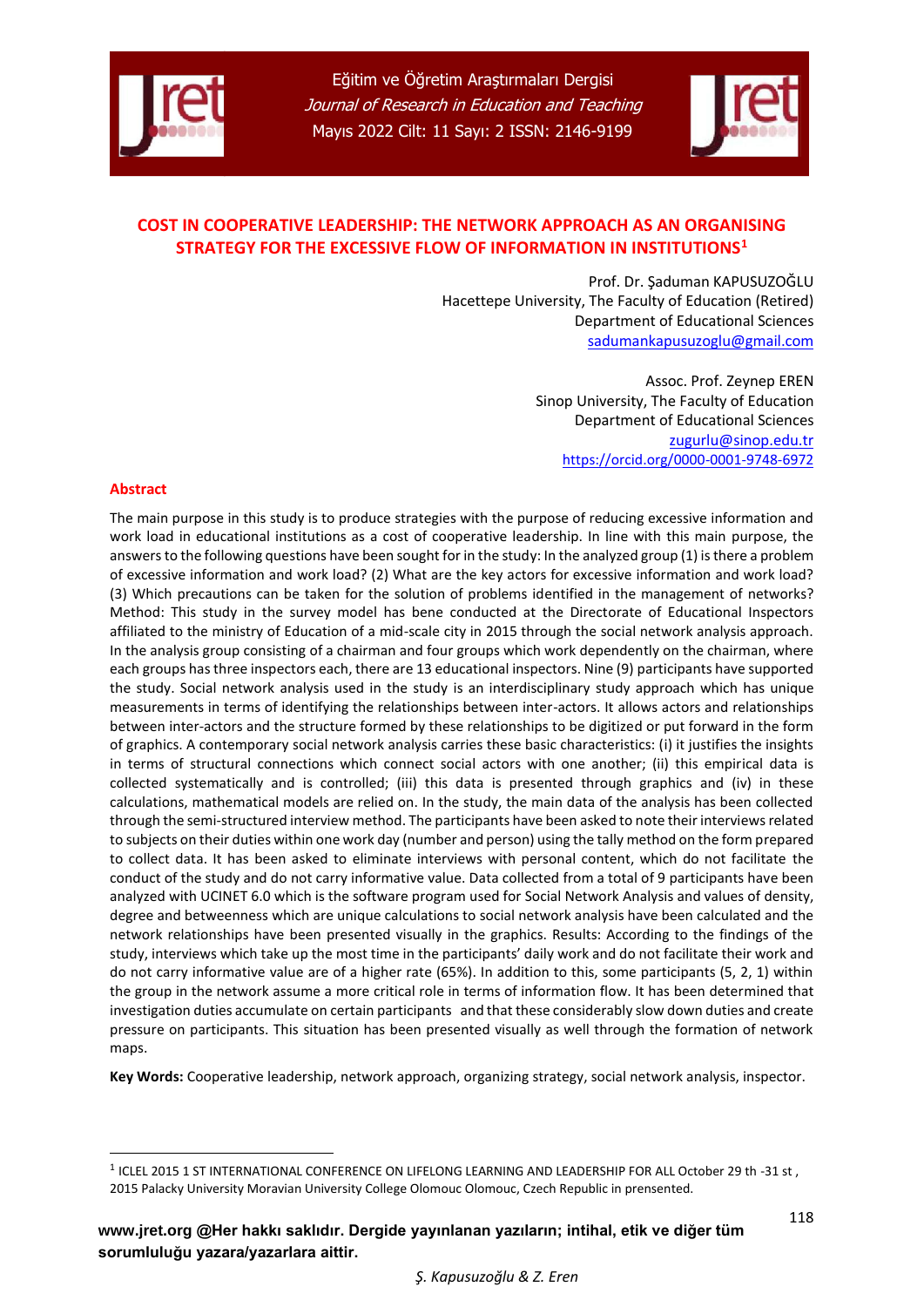



## **INTRODUCTION**

The rapid social, economic, political and technological developments in the world have also transformed organizations. Strict bureaucratic and vertical organizational structures where the authorities are concentrated at the top have gradually been replaced by new organizational structures that are flatter (horizontal), more flexible and have more permeable borders (network type) (Hatch, 1997; Castells, 2008). This situation has affected the management styles of the people who make up the organizations as well as the structural dimensions of the organizations. Leadership, which can be explained as the ability to influence people to achieve a common goal, is referred to with many different types such as authoritarian, charismatic, transformational, traditional, ethical, cultural, situational, and visionary (Wheatley, 1992; Empson, 2017).

When the leadership approaches are grouped with a broader perspective, it is possible to examine them by dividing them into two groups as traditional and cooperative leadership. Traditional leader, empowered by authority; strictly adheres to certain duties and responsibilities and does not go out of these patterns; who share the information they have with a limited amount; that distributes time and resources in certain periods; offering ready-made solutions to the apparent problems without going to the root of the problems encountered in the organization; It draws a profile that occasionally listens to the ideas and suggestions of its subordinates and evaluates the performance of its subordinates, generally in line with the policies of the organization, on an annual basis. The cooperative leader, on the other hand, gets his strength from his teams, does not just stick to certain patterns, he is ready to develop and change. To make a definition in this context, cooperative leadership can be explained as a leadership approach that helps employees in the organization to interact and cooperate with each other (Grint, 2005; Empson, 2017). Recent studies on cooperative leadership have shown that it can leverage not only insider but also outside ideas and connect these ideas with those inside the organization (open innovation), leverage various talents (talent management), model high-level collaborative behaviors, and make use of these discussions when necessary in team discussions. argues that those who can interfere with taking too much time have cooperative leadership characteristics.

The cooperative leadership approach focuses on distributing the power of a team from a single leader and involving everyone in the decision-making process. Controlling and managing a team from a position of strength makes those working under them feel powerless. This causes them to be reluctant to offer their opinions because they know they will not be valued. Collaborative cultures make everyone feel like they can have a say in the direction of the project. Instead of blindly taking instructions from one person, everyone can work together to solve problems. As it is seen, the actions of the cooperative leader include the interaction processes that require the information flow in the organization to be versatile, multi-channel and fast, and to share a lot of information (Harper, 2012). The management of such an organizational structure is tried to be realized by using strategies such as the introduction of collaborative technologies, the establishment of new practice communities or teams, different from traditional understandings.

If the organization is considered as a network structure formed by cooperation relations between individuals who have come together for common goals and purposes, each formal and informal relationship and each managerial practice will reveal new patterns of information sharing (Krackhardt and Hanson, 1993; Cross and Cummings, 2004). Supporting information sharing and interaction, without making any discrimination between them, and making continuous connection-creating initiatives leave managers and employees with an insurmountable data load after a while. This is an indication that cooperation, which is mostly characterized by a positive perspective, also has a cost. In solution proposals to reduce cooperation costs, it is generally recommended to take a more targeted approach in network relations.

The network approach, which is the subject of this study, can be used as an effective strategy in reducing the cost of cooperation with its different perspective. Managers who target strategic points in social networks can increase the effectiveness, efficiency and innovation opportunities of the organization more rapidly. According to the network approach, it is not possible and not desirable for everyone to be connected with everyone, regardless of the size of the organization, especially as the size of the organization increases. An excessive increase in connections can become a barrier to productivity. Researches show that while middle-level managers are under more intense connections and workload in relations with subordinates, top-level managers are less

 *Ş. Kapusuzoğlu & Z. Eren*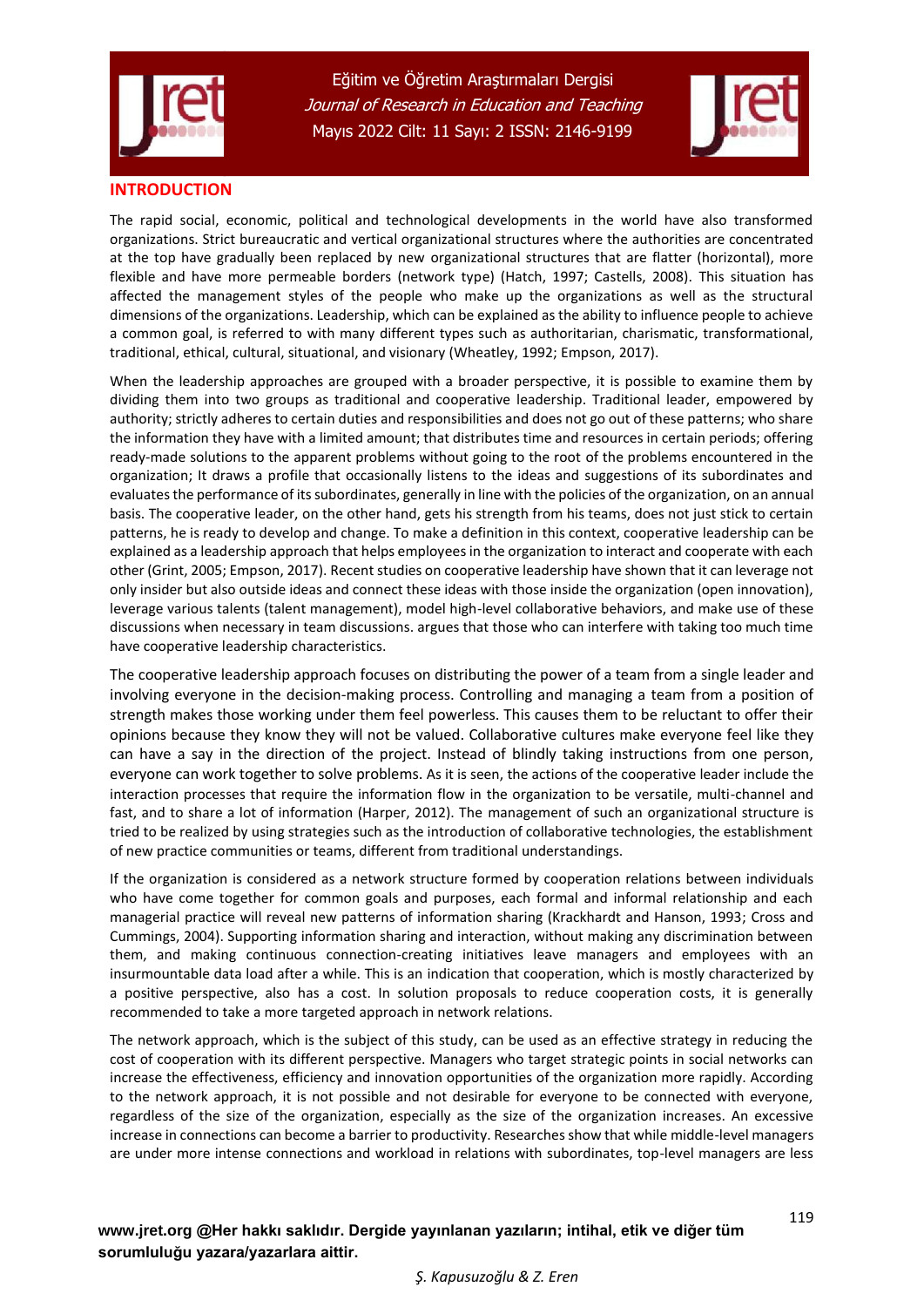



aware of daily practices and their accessibility decreases as they climb up the organizational levels (Kilduff and Tsai, 2007; Barabasi, 2010; Christakis and Fowler, 2012).

This situation can also be explained by the increase in external connections of senior managers. One of the critical benefits of network analysis is to provide a holistic perspective by enabling the organization to see the differences between formal and informal structure, to identify key points. Another benefit of the network approach is that it often reveals the presence of extreme relationships. This approach can enable managers/leaders in the organization to find ways to alleviate the burden of employees under excessive information and workload and to reduce time-consuming connections. When looking at various studies, the important network relations that can be examined in the analysis of organizations with the network approach, showing the cooperation within the network (communication, information, problem solving, innovation), showing the information sharing potential of the networks (information awareness, access, participation, safety), showing the rigidity of the network (decision). giving, more communication, task flow, influence) and relationships that show well-being and solidarity within the network (likeness, career support, personal support, energy, trust) (Tichy, Tushman and Fombrun, 1979; Krackhardt and Hanson, 1993; Monge and Contractor; 2001; Waldstrom, 2001; Kilduff and Tsai, 2007; Cross and Parker, 2004; Eren, 2019).

Educational organizations are organizations with stronger informal aspects compared to other organizations. Within the universe educational organizations selected in this research, the responsibility areas are quite large. Education inspectors are responsible for the supervision of various educational organizations in the whole province, the vocational guidance of employees (teachers, administrators) and their investigation when necessary. In this context, it is possible that education inspectors, whose areas of responsibility are quite wide and whose number is quite limited throughout the country, are under an excessive information load.

Hunter (2015) evaluated organizational analysis research in two main streams. In the first, the formal structure of the organization was emphasized. This perspective, which represents traditional research, focuses on the hierarchical pattern of authority relations that changes in measurable structural dimensions such as centralization, formalization, vertical and horizontal differentiation, scope of control and specialization. Second, it examines the behavior of the unit, department and employees in the organization by considering their relations with each other. While the first of these is carried out with traditional research approaches, the second consists of research conducted with the social network perspective, which is explained in detail later. Revealing and understanding this structure requires very different approaches and techniques than the other. Regardless of the method of analysis or the underlying factors, what is evident is that no organization can be satisfactorily described using the organizational chart alone (Waldstrom, 2001).

| <b>Researchers</b>                 | <b>Relationship Types</b>                                | <b>Relationship Contents</b>                                                                                                                                                                                                                                                                                                                                         |  |  |  |
|------------------------------------|----------------------------------------------------------|----------------------------------------------------------------------------------------------------------------------------------------------------------------------------------------------------------------------------------------------------------------------------------------------------------------------------------------------------------------------|--|--|--|
| <b>Tichy and Tushman</b><br>(1979) | -Technical<br>-Political<br>-Cultural                    | Technical approach: related issues, Political approach:<br>individual and group goals; Cultural approach: implicit,<br>implied and deeper meanings and shared values within<br>the organization.                                                                                                                                                                     |  |  |  |
| and Contractor<br>Monge<br>(2001)  | -Related to production<br>-Innovator<br>- For protection | Production-related messages: the relations established<br>during the execution of a particular job and for the<br>related needs, and the messages sent in this context.<br>Innovation messages: organizational problem solving<br>and improving the way things are done. Protection<br>messages: messages in content arising from social and<br>psychological needs. |  |  |  |
| Ibarra (1992)                      | -Instrumental relations<br>-Close personal relationships | Instrumental relationships: everyday relationships<br>based on short-term goals. Close personal relationships:<br>authority relationships based on power and influence                                                                                                                                                                                               |  |  |  |
| Krackhardt and Hanson<br>(1993)    | -Suggestion<br>-Confidence<br>-Communication             | networks: those with<br>technical<br>Suggestion<br>or<br>strength in the organization. Trust<br>professional<br>relationships: bonds of friendship and love. Network:<br>the general information flow in the organization.                                                                                                                                           |  |  |  |
| Waldstrom (2001)                   | -Influence,<br>-Political                                | friendship, trust, and intimate<br>Influence:<br>close<br>relationships. Production: suggestion, exchange of                                                                                                                                                                                                                                                         |  |  |  |

| Table 1. Types and Contents of Relationships in the Analysis of Informal Organizational Structures |
|----------------------------------------------------------------------------------------------------|
|----------------------------------------------------------------------------------------------------|

# **[www.jret.org @](http://www.jret.org/)Her hakkı saklıdır. Dergide yayınlanan yazıların; intihal, etik ve diğer tüm sorumluluğu yazara/yazarlara aittir.**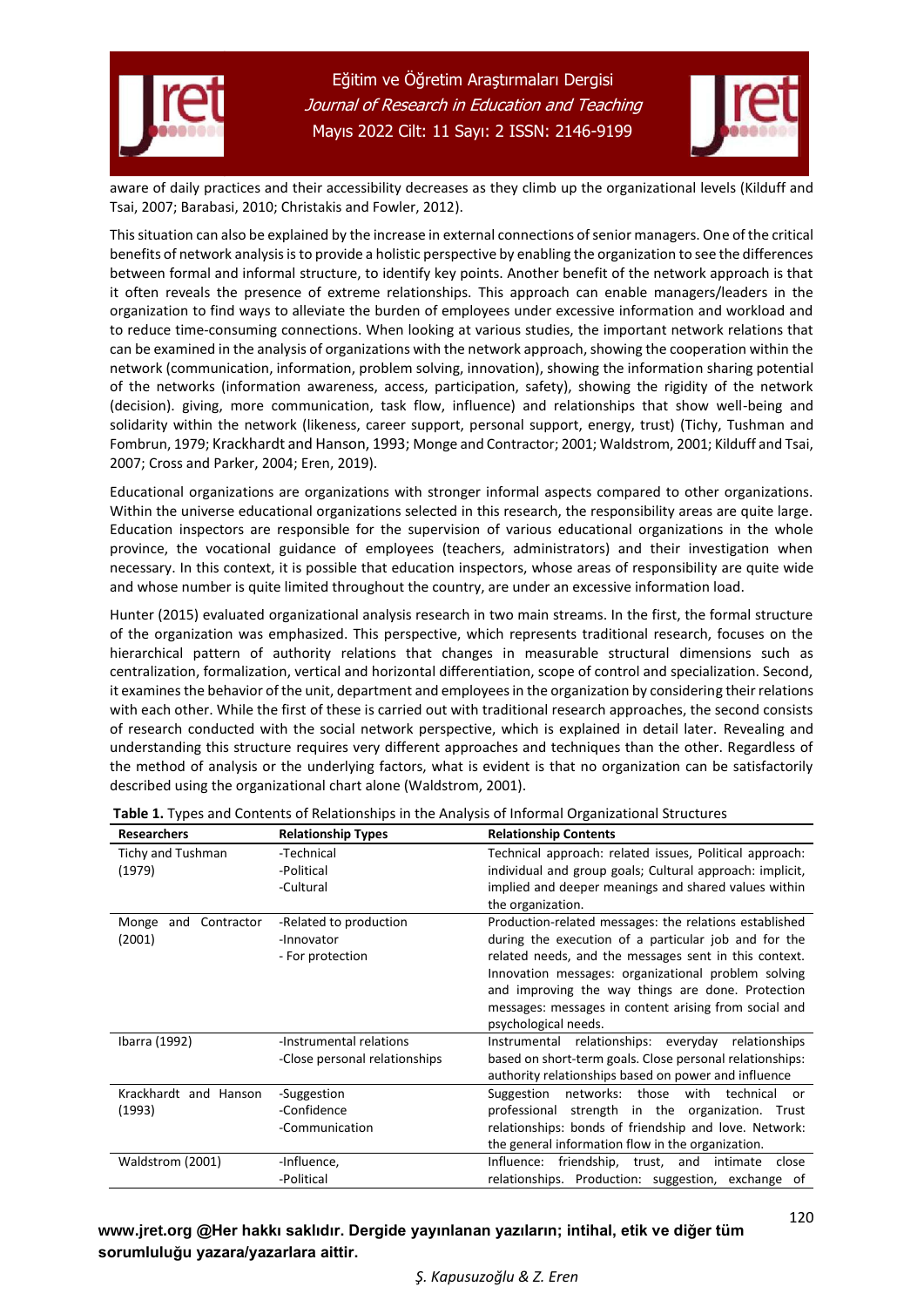



|                          | -Production                     | instrumental and technical knowledge, and innovation.                                                                                                                                                                                                                                                                                                              |
|--------------------------|---------------------------------|--------------------------------------------------------------------------------------------------------------------------------------------------------------------------------------------------------------------------------------------------------------------------------------------------------------------------------------------------------------------|
|                          | -Cultural                       | Political: influence, power and authority. Cultural:                                                                                                                                                                                                                                                                                                               |
|                          |                                 | communication and information flow type relationships.                                                                                                                                                                                                                                                                                                             |
| Borgatti, Everett and    | -Partnership,                   | Collaboration: communication, knowledge sharing,                                                                                                                                                                                                                                                                                                                   |
| Freeman (1999),          | -Information,                   | solving and invention. Relationships<br>problem                                                                                                                                                                                                                                                                                                                    |
| Kilduff and Tsai (2003), | -Relationships showing rigidity | demonstrating the potential to share information:                                                                                                                                                                                                                                                                                                                  |
| Cross and Parker (2004)  | -Well-being and solidarity      | knowledge awareness, access to knowledge and each                                                                                                                                                                                                                                                                                                                  |
|                          | relations                       | other, participation, and trust-type relationships.<br>Relationships showing rigidity in networks: decision<br>making, leadership, communication density, task flow,<br>and influence. Relationships that show well-being and<br>solidarity in the organization: relationships of<br>enjoyment, friendship, career support, personal<br>support, energy and trust. |

*Source:* Eren, 2019, 1124, Table 2.

The necessity of a special approach in examining informal relationships has been expressed by many researchers. Hanneman (1987) argued that social actions consisting of complex dynamic processes created by more than one social actor are not affected by a single factor and have more complex dynamics. The dynamic relations structure, which is formed as a result of non-linear relations and changes rapidly, cannot be disassembled and analyzed with the reductionist approach of the positivist paradigm. New approaches emerging in this context reveal new tools and perspectives to analyze the complexity of organizations (Öztaş and Acar, 2004; Eren, 2019, 1124). Despite all their limitations, network-based approaches have a great contribution in revealing the informal organization and analyzing various relationships. It is only possible for organizations to cope with uncertainties and to survive in the face of both their own complexity and the uncertainties coming from their environment, only by understanding the patterns of system dynamics (Senge, 1990; Cross and Cummings, 2004; Cross, Dickman, Newman-Gonchar ve Fagan, 2009).

#### **Objective**

The main purpose in this study is to produce strategies with the purpose of reducing excessive information and work load in educational institutions as a cost of cooperative leadership. In line with this main purpose, the answers to the following questions have been sought for in the study: In the analyzed group:

- 1- Is there a problem of excessive information?
- 2- What are the key actors for excessive information?
- 3- Which precautions can be taken for the solution of problems identified in the management of networks?

#### **METHOD**

Under this title, the research model of the study, the research population, participants, collection of data and processes in relation to their analysis are included.

#### **Research Model**

The study is the survey model which involves determining the existing situation. The survey model is a research approach which describes a situation which exists at that moment as it is and aims at defining it. The study has been conducted with the social network analysis approach. Social network analysis is an interdisciplinary research approach which has unique calculation methods in terms of revealing the relationships between the actors. It allows the structure formed by the relationships between the actors and inter-actors and these relationships in a digitalized manner or in the form of graphics (Aggarwal, 2011; Sparrowe, Liden, Wayne and Kraimer, 2001). Social network analysis (SNA) is a unique methodology with its own version of data collection, statistical analysis, and presentation of the results (Kapucu, Yuldashev, Demiroz and Arslan, 2010, 541). According to Freeman (2004, 2) these aspects are a part of all modern social network analysis examples. Social network analysis justifies the insights on the structural connections which tie social actors to each other. This empirical data is collected systematically and it is controlled. This data is presented through graphics. Mathematical models are relied on in the making of these calculations.

 *Ş. Kapusuzoğlu & Z. Eren*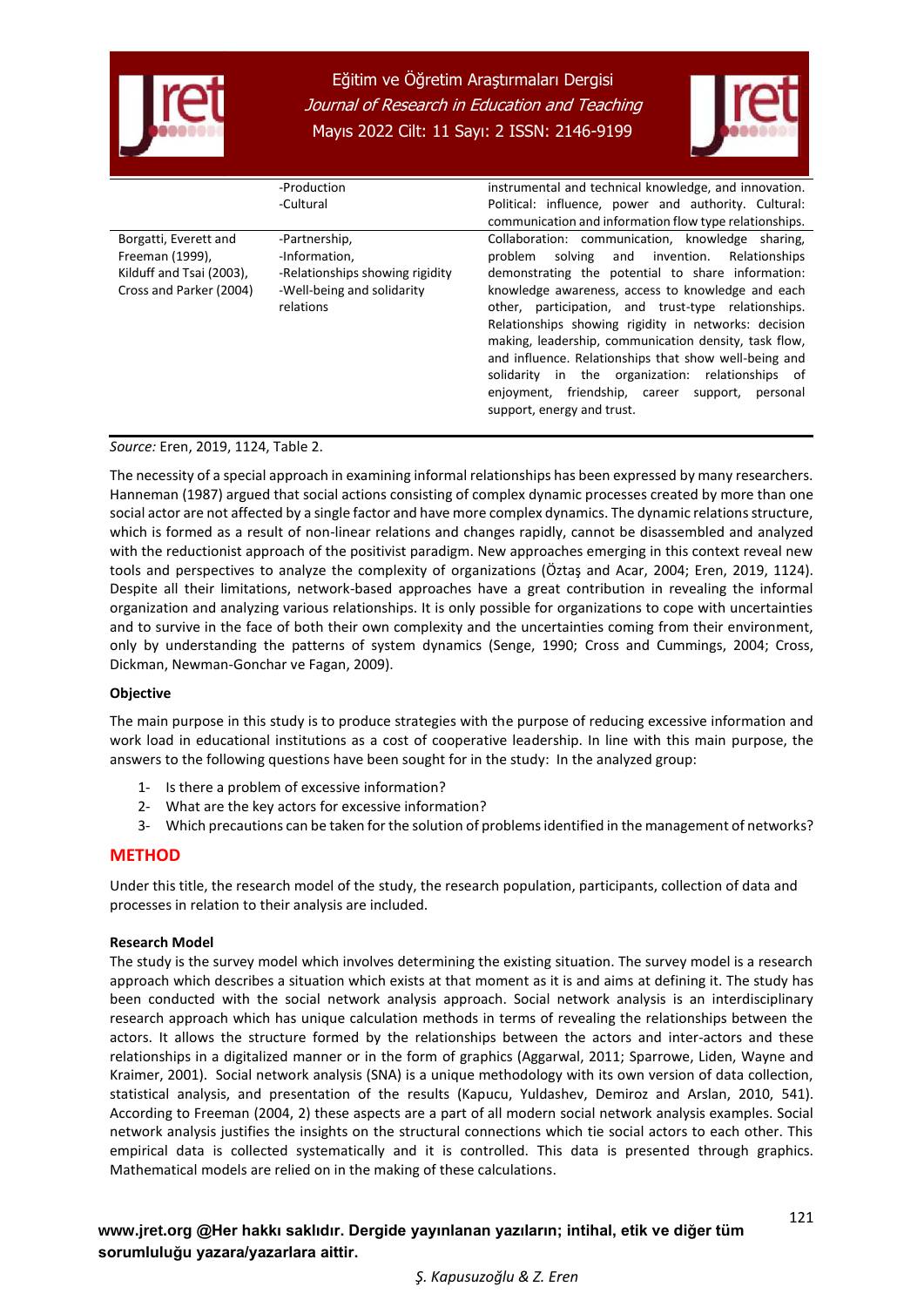



#### **Population and Sample**

This study in the survey model has bene conducted at the Directorate of Educational Inspectors affiliated to the ministry of Education of a mid-scale city in 2015 through the social network analysis approach. In the analysis group consisting of a chairman and four groups which work dependently on the chairman, where each groups has three inspectors each, there are 13 educational inspectors. Nine (9) participants have supported the study (Table 2).

| ID | Gender | Age | <b>Position</b>            | <b>Groups</b> |
|----|--------|-----|----------------------------|---------------|
| 1  | Male   | 48  | <b>Education Inspector</b> | Group 1       |
| 2  | Male   | 47  | <b>Education Inspector</b> | Group 1       |
| 3  | Male   | 43  | <b>Education Inspector</b> | Group 1       |
| 4  | Male   | 58  | <b>Education Inspector</b> | Group 2       |
| 5  | Male   | 42  | <b>Education Inspector</b> | Group 2       |
| 6  | Female | 49  | <b>Education Inspector</b> | Group 3       |
|    | Male   | 39  | <b>Education Inspector</b> | Group 3       |
| 8  | Female | 47  | <b>Education Inspector</b> | Group 4       |
| 9  | Female | 46  | <b>Education Inspector</b> | Group 4       |

As seen in Table 2, three of the inspectors participating in the research were female and six were male; age ranges vary between 38-58; All are education inspectors.

#### **Data Collection and Analysis**

Social network analysis used in the study is an interdisciplinary study approach which has unique measurements in terms of identifying the relationships between inter-actors. It allows actors and relationships between interactors and the structure formed by these relationships to be digitized or put forward in the form of graphics. In the study, the main data of the analysis has been collected through the semi-structured interview method. The participants have been asked to note their interviews related to subjects on their duties within one work day (number and person) using the tally method on the form prepared to collect data. It has been asked to eliminate interviews with personal content, which do not facilitate the conduct of the study and do not carry informative value. Data collected from a total of 9 participants have been analyzed with UCINET 6.59 (Borgatti, Everett and Freeman, 2002) which is the software program used for Social Network Analysis and values of density, degree and betweenness which are unique calculations to social network analysis have been calculated and the network relationships have been presented visually in the graphics. Some metrics used in social network analysis researches and their definitions are given below (Table 3).

| <b>Measure</b>       | <b>Definition</b>                                                                     |
|----------------------|---------------------------------------------------------------------------------------|
| Size                 | Number of actors in the network                                                       |
| <b>Inclusiveness</b> | Total number of actors in a network minus the number of isolated actors (not          |
|                      | connected to any other actors). Also measured as the ratio of connected actors to     |
|                      | the total number of actors.                                                           |
| Component            | Largest connected subset of network nodes and links. All nodes in the component       |
|                      | are connected (either direct or indirect links) and no nodes have links to nodes      |
|                      | outside the component.                                                                |
| Connectivity         | Extent to which actors in the network are linked to one another by direct or indirect |
| (Reachability)       | ties. Sometimes measured by the maximum, or average, path distance between any        |
|                      | two actors in the network.                                                            |
| Connectedness        | Ratio of pairs of nodes that are mutually reachable to total number of pairs of nodes |
| Density              | Ratio of the number of actual links to the number of possible links in the network.   |
| Centralization       | Difference between the centrality scores of the most central actor and those of       |
|                      | other actors in a network is calculated, and used to form ratio of the actual sum of  |
|                      | the differences to the maximum sum of the differences                                 |
| Symmetry             | Ratio of number of symmetric to asymmetric links (or to total number of links) in a   |
|                      | network.                                                                              |

 *Ş. Kapusuzoğlu & Z. Eren*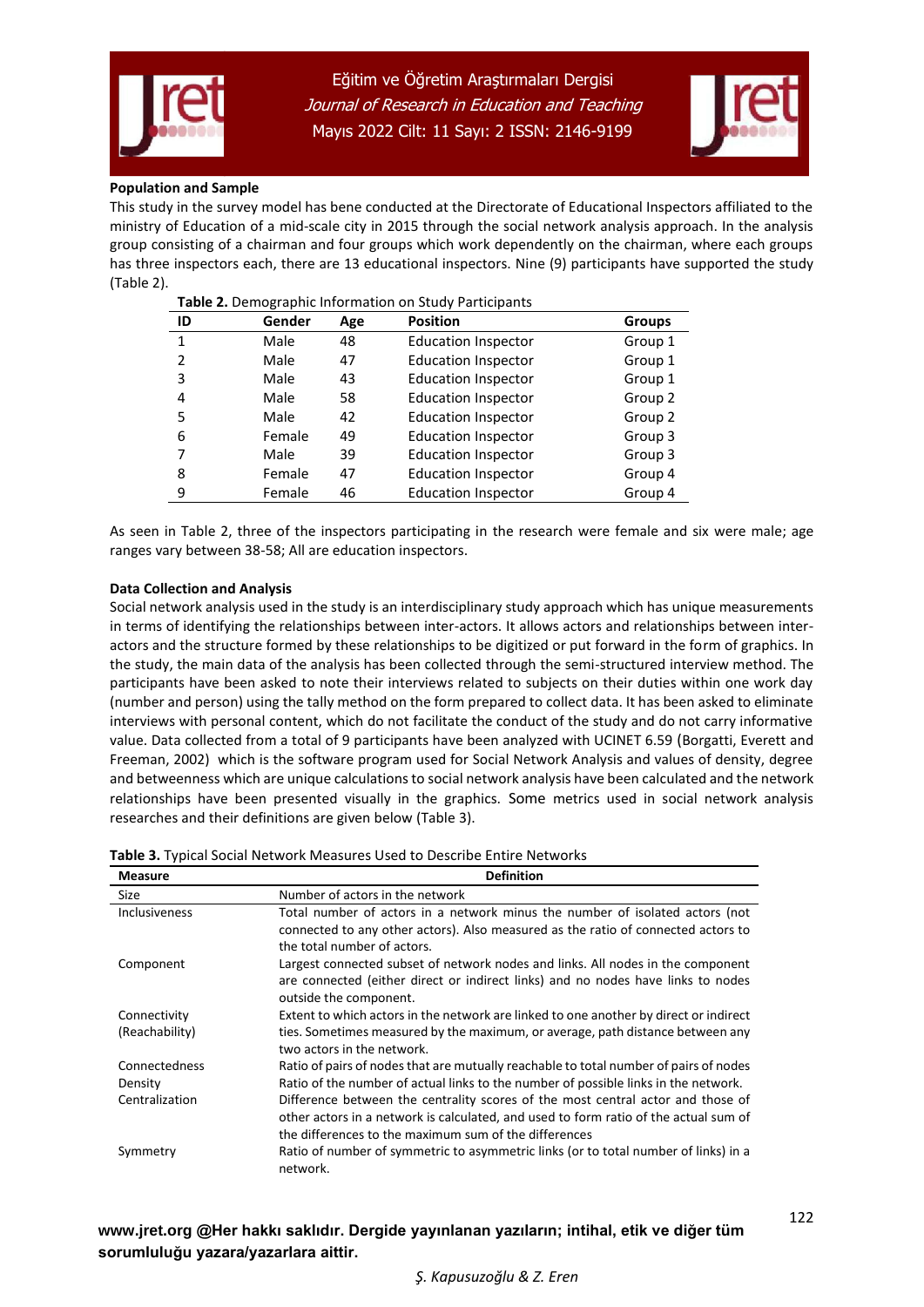



| Transitivity           | Three actors (A, B, C) are transitive if whenever A is linked to B and B is linked to C,<br>then C is linked to A. Transitivity is the number of transitive triples divided by the<br>number of potential transitive triples (number of paths of length 2).                                                                         |
|------------------------|-------------------------------------------------------------------------------------------------------------------------------------------------------------------------------------------------------------------------------------------------------------------------------------------------------------------------------------|
| Centrality             | This measure gives a rough indication of the social power of a node based on how<br>well they "connect" the network. "Betweenness", "Closeness", and "Degree" are all<br>measures of centrality.                                                                                                                                    |
| <b>Betweenness</b>     | The extent to which a node lies between other nodes in the network. This measure<br>takes into account the connectivity of the node's neighbors, giving a higher value for<br>nodes which bridge clusters. The measure reflects the number of people who a<br>person is connecting indirectly through their direct links            |
| <b>Bridge</b>          | An edge is said to be a bridge if deleting it would cause its endpoints to lie in<br>different components of a graph.                                                                                                                                                                                                               |
| <b>Closeness</b>       | The degree an individual is near all other individuals in a network (directly or<br>indirectly). It reflects the ability to access information through the "grapevine" of<br>network members. Thus, closeness is the inverse of the sum of the shortest<br>distances between each individual and every other person in the network. |
| Degree                 | The count of the number of ties to other actors in the network. See also degree<br>(graph theory). (Individual-level)                                                                                                                                                                                                               |
| Eigenvector centrality | A measure of the importance of a node in a network. It assigns relative scores to all<br>nodes in the network based on the principle that connections to nodes having a high<br>score contribute more to the score of the node in question.                                                                                         |

*Source:* Adapted from Scott, 2000; Sparrowe, Liden, Wayne and Kraimer, 2001; Eren, 2019; Eren and Kıral, 2018.

A contemporary social network analysis carries these basic characteristics: (1) it justifies the insights in terms of structural connections which connect social actors with one another; (2) this empirical data is collected systematically and is controlled; (3) this data is presented through graphics and (4) in these calculations, mathematical models are relied on (Freeman, 2004). After the data collected in the research were analyzed according to social network analysis measurements, the following findings were reached.

## **FINDINGS**

#### **Findings on Excessive Information**

In the study, education inspectors were asked to record how many interviews were made in a day to determine the information flows among themselves. The recorded interview numbers were recorded in the information flow table. In addition, these interviews were marked as necessary and unnecessary. A daily information flow chart of education inspectors is given in Table 4.

|        |                 |                 |                 |        |        |                 |                 |                 |                 | Neces. | Unnec. | Total |
|--------|-----------------|-----------------|-----------------|--------|--------|-----------------|-----------------|-----------------|-----------------|--------|--------|-------|
|        | ID <sub>1</sub> | ID <sub>2</sub> | ID <sub>3</sub> | $ID$ 4 | $ID_5$ | ID <sub>6</sub> | ID <sub>7</sub> | ID <sub>8</sub> | ID <sub>9</sub> | +      | ۰      |       |
| $ID_1$ | $\mathbf 0$     | 8               | 5               | 12     | 0      | 3               | 6               | 0               | 6               | 14     | 26     | 40    |
| $ID_2$ | 3               | 0               | 7               | 5      | 6      | 0               | 8               | 0               | 5               | 12     | 22     | 34    |
| $ID_3$ | 3               | 3               | 0               | 0      | 5      | 3               | 15              | 10              | 12              | 18     | 33     | 51    |
| $ID_4$ | $\mathbf 0$     | 15              | 12              | 0      | 7      | 0               | 0               | $\overline{2}$  | 7               | 15     | 28     | 43    |
| $ID_5$ | 3               | 9               | 0               | 5      | 0      | 0               | 0               | 4               | 7               | 10     | 18     | 28    |
| $ID_6$ | $\mathbf 0$     | 0               | 8               | 5      | 7      | 0               | 1               | 5               | 6               | 11     | 21     | 32    |
| $ID_7$ | 3               | 3               | 7               | 0      | 0      | 0               | 0               | 3               | 5               | 7      | 14     | 21    |
| $ID_8$ | 11              | 11              | 15              | 16     | 0      | 2               | 2               | 0               | 5               | 22     | 40     | 62    |
| $ID_9$ | 1               | 0               | 5               | 14     | 0      | 8               | 0               | 7               | 0               | 12     | 23     | 35    |
|        |                 |                 |                 |        |        |                 |                 |                 | <b>Total</b>    | 121    | 225    | 346   |

**Table 4.** Information Flows Charts of Education Inspectors (Day)

As can be seen in Table 4, the total number of interviews of education inspectors with 9 other colleagues who participated in the research only within the inspection groups was found to be 346. Participants were asked to mark each interview as Necessary (+/positive) and Unnecessary (-/negative). After the classification, 35% (n:121)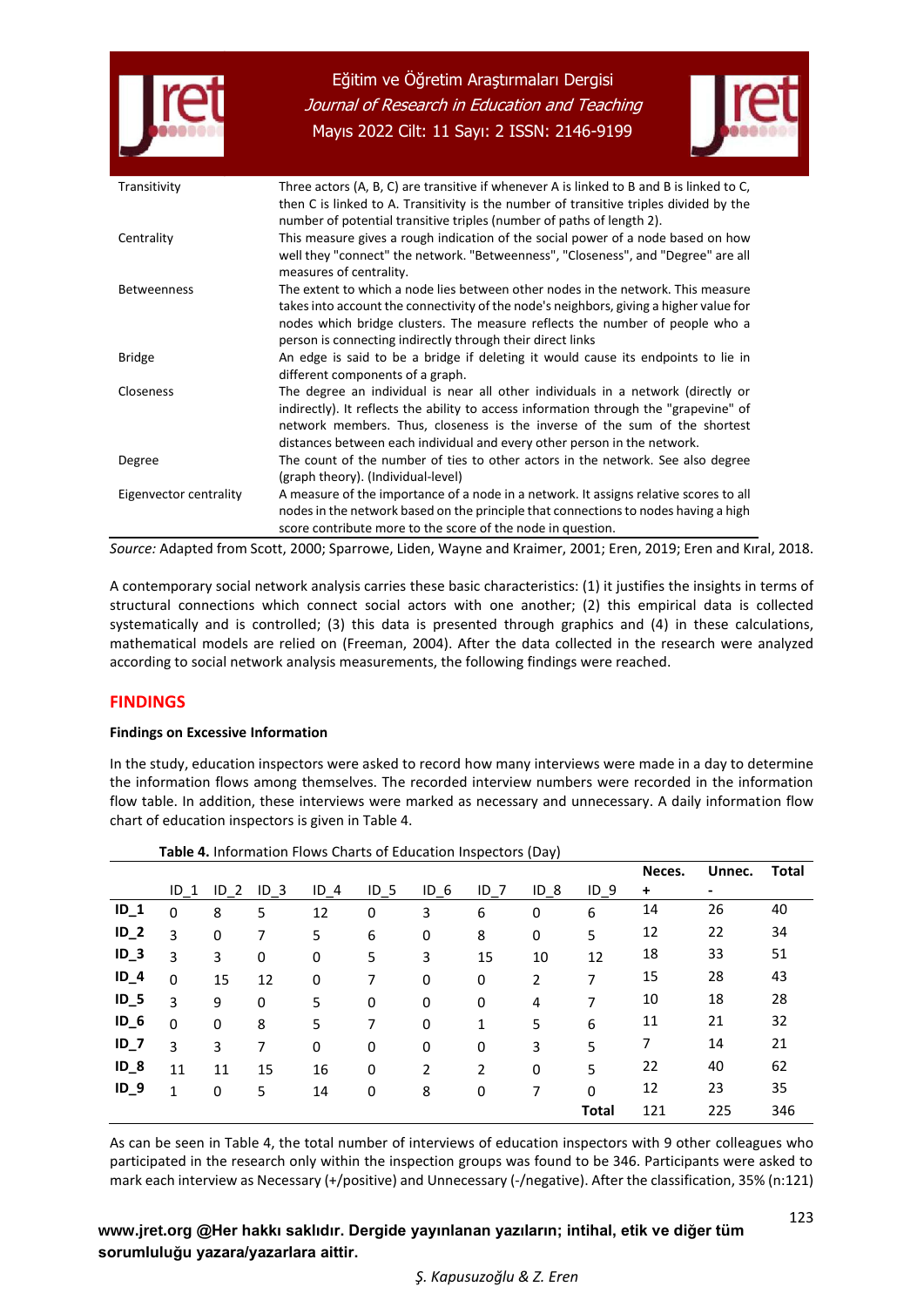



of the participants' interviews with other colleagues were classified as necessary and 65% (n:225). Thus, the first question of the research was answered. Accordingly, it was found that most of the meetings that education inspectors had with their other colleagues in one day were considered unnecessary. Examples of direct quotations from the views of the participants are given below.

*"I have to have more conversations on issues that are not directly related to the job and the task. Guidance activities related to education and training remain limited. More meetings are held with bureaucrats."* (ID\_6, Female, 49 age)

*"In the past, when school inspections were conducted, we also had the opportunity to provide guidance with teachers during course inspections, at least partially. After the course inspections were abolished, they no longer had the opportunity to meet with teachers. Therefore, we did not have the opportunity to provide guidance to teachers. In recent years, our only duty is investigation and school and institution inspections."* (ID\_2, Male, 47 age)

According to social network analysis data in the research, 9 participants from 13 actor groups supported the research. According to the social network analysis data in the research, it was found that the information network of the inspectors consisted of 13 actors (node=13) and 47 connections (ties:47). Network maps were created and this situation was also revealed visually (Figure 1).



Figure 1. *Network diagram of information flows of education inspectors.*

According to the social network analysis research findings, according to the descriptive statistics of the inspector information flow network, the average of the network was *X̄*=6.615 (*Sd*=1.862), the lowest degree was 4 (Minimum degree= 4,000), and the highest degree was 9 (Max degree=9.000). The descriptive statistics of the network are given in Table 5.

|              | <b>Degree</b> | <b>NrmDegree</b> | Share  |
|--------------|---------------|------------------|--------|
| Mean         | 6.615         | 50.888           | 0.077  |
| Std. Dev.    | 1.862         | 14.324           | 0.022  |
| Sum          | 86.000        | 661.538          | 1.000  |
| Variance     | 3.467         | 205.175          | 0.000  |
| SSQ.         | 614.000       | 36331.359        | 0.083  |
| <b>MCSSQ</b> | 45.077        | 2667.273         | 0.006  |
| Euc Norm     | 24.779        | 190.608          | 0.288  |
| Minimum      | 4.000         | 30.769           | 0.047  |
| Maksimum     | 9.000         | 69.231           | 0.105  |
| N of Obs     | 13.000        | 13.000           | 13.000 |

**Table 5.** Descriptive Statistics of Information Flows of Education Inspectors

The centralization measure of the network was found to be 26.48% (Network Centralization = 23.48%, Blau Heterogeneity = 8.30% ; Normalized (IQV) = 0.66%).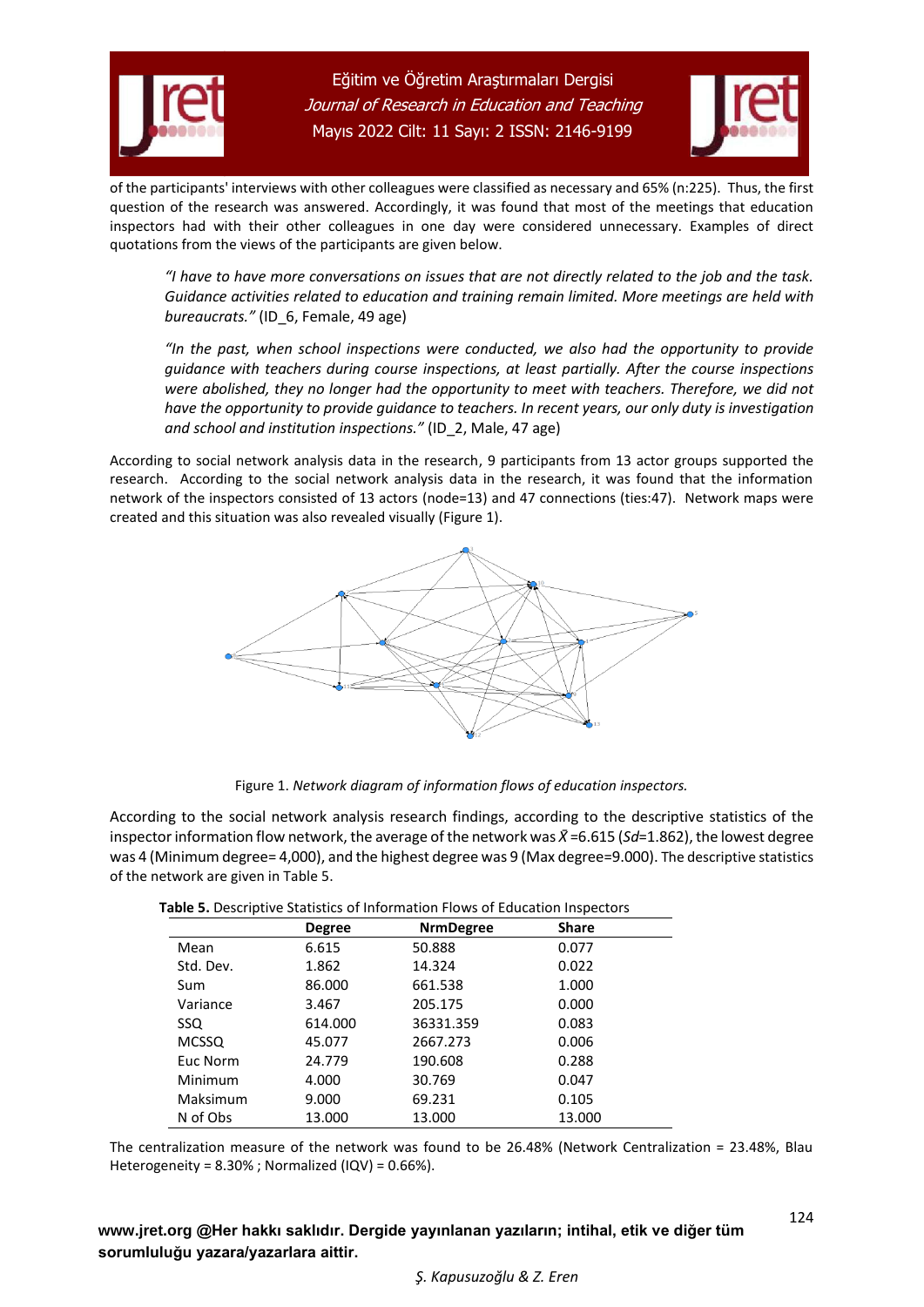



#### **Findings on Key Actors of Excessive Information**

Centrality measures were used in the social network analysis to find the critical actors of the inspector information flow network (Table 6).

| ID              | <b>Degree</b> | <b>Betweenness</b> | <b>Closeness</b> | <b>Harmonic Closeness</b> | Eigenvector |
|-----------------|---------------|--------------------|------------------|---------------------------|-------------|
| $ID_1$          | 9             | 4.791              | 15.000           | 10.500                    | 0.352       |
| $ID_2$          | 9             | 6.356              | 15.000           | 10.500                    | 0.340       |
| ID <sub>3</sub> | 5             | 0.583              | 19.000           | 8.500                     | 0.219       |
| $ID$ 4          | 9             | 4.890              | 15.000           | 10.500                    | 0.358       |
| $ID_5$          | 4             | 0.143              | 21.000           | 7.833                     | 0.190       |
| $ID_6$          | 8             | 5.732              | 16.000           | 10.000                    | 0.296       |
| ID <sub>7</sub> | 6             | 2.298              | 18.000           | 9.000                     | 0.226       |
| ID <sub>8</sub> | 4             | 0.450              | 21.000           | 7.833                     | 0.161       |
| ID <sub>9</sub> | 8             | 3.739              | 16.000           | 10.000                    | 0.319       |
| $ID_10$         | 8             | 3.699              | 16.000           | 10.000                    | 0.327       |
| $ID_11$         | 6             | 2.366              | 18.000           | 9.000                     | 0.250       |
| ID 12           | 5             | 0.476              | 19.000           | 8.500                     | 0.237       |
| ID 13           | 5             | 0.476              | 19.000           | 8.500                     | 0.237       |

| Table 6. Centrality Measures of Information Flows of Education Inspectors |  |
|---------------------------------------------------------------------------|--|
|---------------------------------------------------------------------------|--|

The centralization measure of the network was found to be 26.48% (Network Centralization = 23.48%, Blau Heterogeneity = 8.30% ; Normalized (IQV) = 0.66%). Centrality measures were used in the social network analysis to find the critical actors of the inspector information flow network (Table 5). Seen in Table 5, the actors with the highest degree centrality were found to be ID\_1, ID\_2 and ID\_4.

*Degree centrality,* the count of the number of ties to other actors in the network (Scott, 2000; Sparrowe, Liden, Wayne and Kraimer, 2001; Eren, 2019; Eren and Kıral, 2018). The actors with the highest degree centrality are those who have the most connections with others in the network. They are the actors who share the most information with other education inspectors. In the information flow table, the participants who shared and interacted with the others the most were found to be ID\_8, ID\_3, ID\_1 and ID\_4 (Table 6).

*Betweenness centrality,* the extent to which a node lies between other nodes in the network. This measure takes into account the connectivity of the node's neighbors, giving a higher value for nodes which bridge clusters. The measure reflects the number of people who a person is connecting indirectly through their direct links (Scott, 2000; Brass, 2003; Eren, 2019; Eren and Kıral, 2018). The actors with the highest betweenness centrality are those who act as bridges due to the disconnection of others within the network. In this research, the actors acting as the highest bridge were found as ID\_2 and ID\_6.

*Closeness centrality,* the degree an individual is near all other individuals in a network (directly or indirectly). It reflects the ability to access information through the "grapevine" of network members. Thus, closeness is the inverse of the sum of the shortest distances between each individual and every other person in the network (Scott, 2000; Brass, 2003; Eren, 2019; Eren and Kıral, 2018). In the research, the actors with the highest centrality of closeness were found to be ID\_5 and ID\_8. (Table 6).

*Eigenvector centrality,* a measure of the importance of a node in a network. It assigns relative scores to all nodes in the network based on the principle that connections to nodes having a high score contribute more to the score of the node in question (Scott, 2000; Brass, 2003; Eren, 2019; Eren and Kıral, 2018). In other words, these actors are the most valuable actors of the information flow network of education inspectors. High-importance actors are those who have the power to influence and direct the network. In the research, the actors with the highest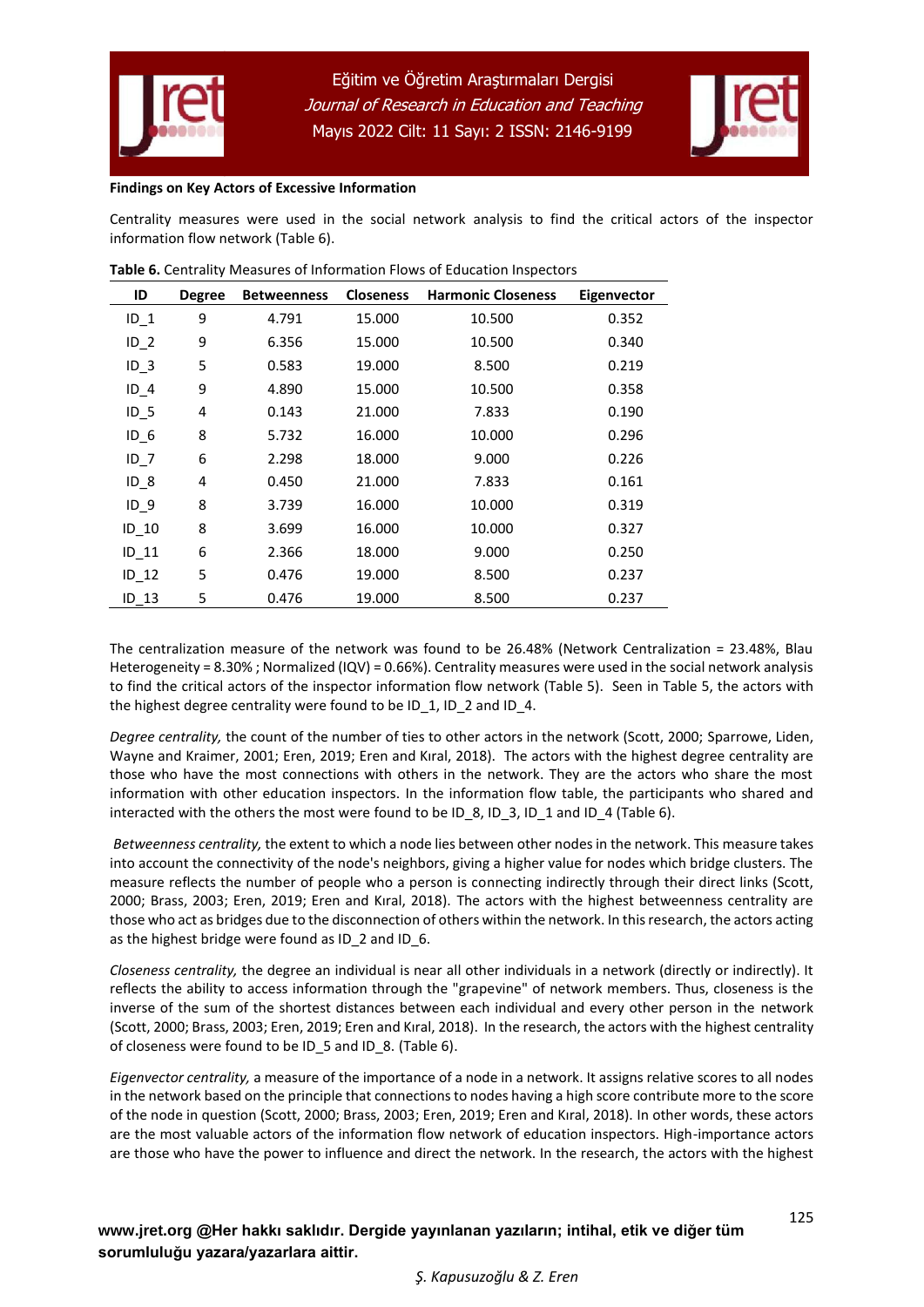



eigenvector degree were found to be ID\_4, ID\_1 and ID\_2. In such research, the most critical actors of the network were found. Thus, the second question of the research was answered (Table 6).

#### **Findings on Problems and Suggestions for Solutions to Excessive Information**

In the research, the participants were asked about the problems caused by excessive information and solution suggestions. According to the answers of the participants, the biggest problem created by excessive information is the waste of time (n: 9). After that, other problems were found to be problems in performing the tasks (n:8), creating personal problems (n:5) and causing health problems (n:2). Participants stated that this is generally due to cultural origin.

*"As a society, we are people who like to talk and chat with others during business hours. This is actually a good thing. However, when it is more than necessary, it creates a problem. I do not complain about having close relationships and communication with my colleagues. But there are those who come from outside especially to get information from us or for different reasons. These are the situations we have real trouble with. There may also be those who want to establish a dialogue in order to obtain information about the investigation processes or to try to influence them. They are the ones that should be seen as a problem. "* (ID\_1).

According to the participants, the reasons that cause more information overload than relations with colleagues are electronic correspondence from the institution, e-mails and organized meetings. In the study, the participants were also asked for solution suggestions. The solution suggestions of the participants are given in Table 7.

| <b>Table 7:</b> Suggestions for Solutions to Excessive implifiation of Education mispectors |  |     |  |
|---------------------------------------------------------------------------------------------|--|-----|--|
| <b>Suggestions for Solutions</b>                                                            |  | %   |  |
| Preventing excessive use of e-mails                                                         |  | 100 |  |
| Providing trainings for effective use of time                                               |  | 77  |  |
| Shortening meeting times                                                                    |  | 55  |  |
| Establishing communication policies among employees                                         |  | 22  |  |
| Providing staff support to share the overload of corporate correspondence                   |  | 22  |  |

**Table 7.** Suggestions for Solutions to Excessive Information of Education Inspectors

100% (n:9) of the participants of the research stated that excessive use of e-mail should be prevented, 77% (n:7) gave trainings for the effective and efficient use of time; 55% (n:5) suggested shortening the meeting times, 22% (n:2) suggested establishing communication policies among employees, and 22% (n:2) providing personnel support to share the burden of corporate correspondence.

## **CONCLUSION**

Excess information leads to information overload at both individual and organizational levels, impairing the ability of organizations and employees to do their jobs. In addition, organizations and individuals cannot use this information effectively due to excessive information and classification problems. Organizations and individuals cause instability in the system as a result of these inefficiencies and increase the likelihood of conflicts and inefficiency among individuals. The cooperative leadership approach focuses on distributing the power of a team from a single leader and involving everyone in the decision-making process. Controlling and managing a team from a position of strength makes those working under them feel powerless. This causes them to be reluctant to offer their opinions because they know they will not be valued. Collaborative cultures make everyone feel like they can have a say in the direction of the project. Instead of blindly taking instructions from one person, everyone can work together to solve problems. As it is seen, the actions of the cooperative leader include the interaction processes that require the information flow in the organization to be versatile, multi-channel and fast, and to share a lot of information (Harper, 2012). The management of such an organizational structure is tried to be realized by using strategies such as the introduction of collaborative technologies, the establishment of new practice communities or teams, different from traditional understandings.

The network approach, which is the subject of this study, can be used as an effective strategy in reducing the cost of cooperation with its different perspective. Managers who target strategic points in social networks can increase the effectiveness, efficiency and innovation opportunities of the organization more rapidly. According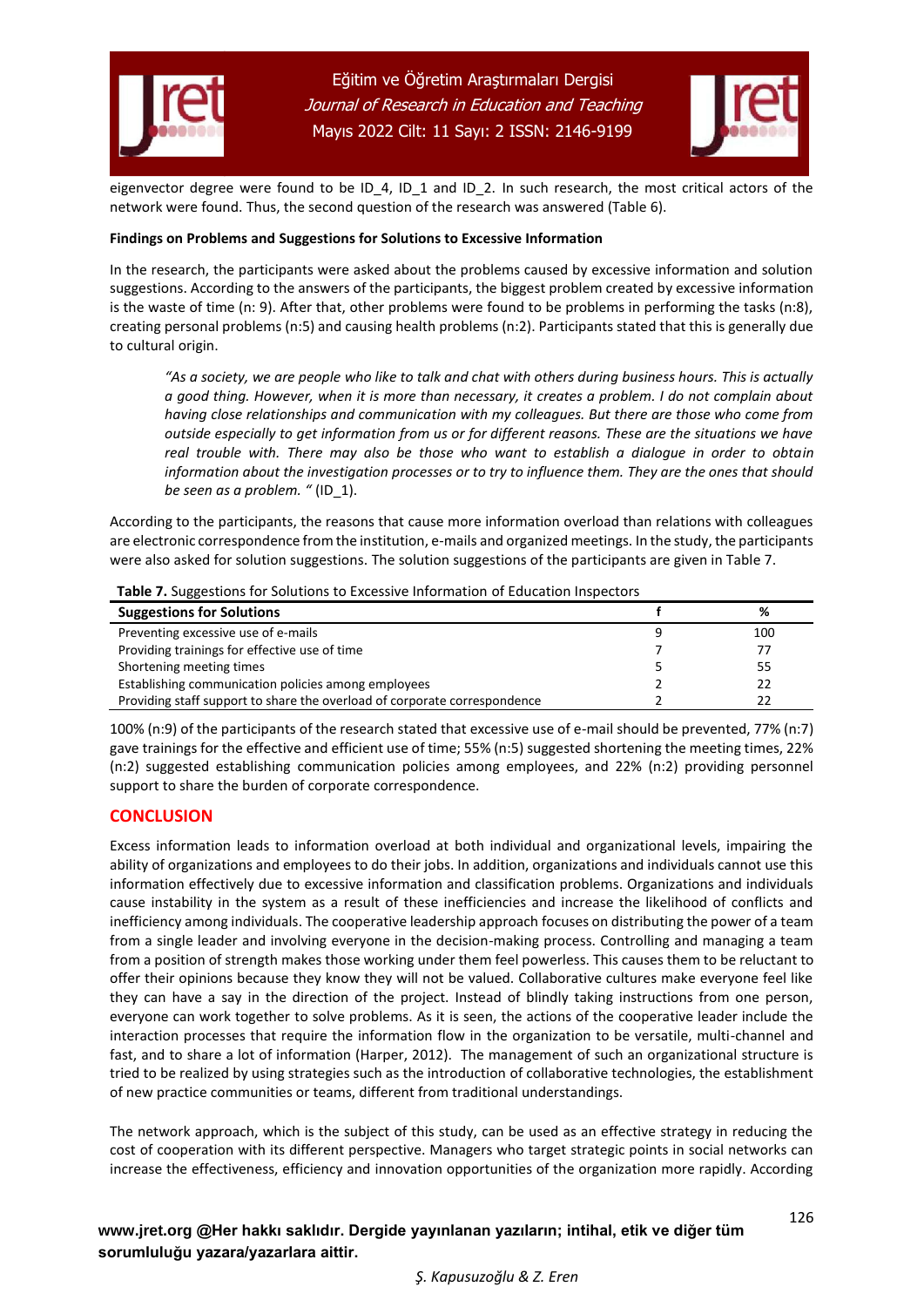



127

to the network approach, it is not possible and not desirable for everyone to be connected with everyone, regardless of the size of the organization, especially as the size of the organization increases. An excessive increase in connections can become a barrier to productivity. Researches show that while middle-level managers are under more intense connections and workload in relations with subordinates, top-level managers are less aware of daily practices and their accessibility decreases as they climb up the organizational levels (Kilduff and Tsai, 2007; Barabasi, 2010; Christakis and Fowler, 2012).

In this research, the total number of interviews of education inspectors with 9 other colleagues who participated in the research only within the inspection groups was found to be 346. Participants were asked to mark each interview as Necessary (+/positive) and Unnecessary (-/negative). After the classification, 35% of the participants' interviews with other colleagues were classified as necessary and 65%. Accordingly, it was found that most of the meetings that education inspectors had with their other colleagues in one day were considered unnecessary. In such research, the most critical actors of the network were found. Thus, the second question of the research was answered. According to the participants, the reasons that cause more information overload than relations with colleagues are electronic correspondence from the institution, e-mails and organized meetings. Strategy is the beginning of organizational structure. Strategies to be implemented in organizations should be determined in a way that makes the organization different from its competitors. Strategy is the approaches determined by the top management level to make the organization successful (Griffin, 2000). Top management should develop strategies so that the information overload in the organization does not lead to organizational inefficiency. In the study, the participants were also asked for solution suggestions. These recommendations can be accepted as the recommendations of the research. Further studies in larger groups are needed on this subject.

## **REFERENCES**

Aggarwal, C. (2011) *Social Network Data Analytics*. New York: Springer.

- Barabasi, A.L. (2010). *Bağlantılar.* İstanbul: Optimist Yayınları
- Borgatti, S.P.; Everett, M.G. & Freeman, L. (2002). *UCINET for windows, version 6.59: Software for social network analysis.* Harvard, MA: Analytic Technologies.
- Castells, M. (2008). *Ağ Toplumunun Yükselişi, Enformasyon Çağı: Ekonomi, Toplum ve Kültür*. İstanbul: İstanbul Bilgi Üniversitesi.
- Chiristakis, N.A. & Fowler, J.H. (2012). *Sosyal Ağların Şaşırtıcı Gücü ve Yaşantımızı Biçimlendiren Etkisi*. İstanbul: Varlık Yayınları.
- Cross, R. & Cummings, J.N. (2004). Tie and network correlates of individual performance in knowledge-intensive work. Academy of Management Journal, 47(6), 928-937.
- Cross, R. & Parker, A. (2004). *Sosyal Şebekelerin Saklı Gücü.* İstanbul: Henkel Yayıncılık.
- Cross, J.E.; Dickman, E.; Newman-Gonchar, R. & Fagan, J. M. (2009). Using mixed-method design and network analysis to measure development of interagency collaboration. American Journal of Evaluation, 30, 310-329.
- Empson L. (2017). *Leading Professionals: Power, Politics, and Prima Donnas.* London: Oxford University Press.
- Eren, Z. (2019). Biçimsel ve biçimsel olmayan örgüt yapılarının sosyal ağ analizi: Öneri ve güven ağları örneği. *Hacettepe Üniversitesi Eğitim Fakültesi Dergisi, 34*(4), 1121 – 1142.
- Eren, Z. ve Kıral, E. (2018). Sosyal ağ analizi ve eğitim araştırmalarında kullanımı. *Eğitimden Kareler* (Edt: E. Babaoğlan Çelik, E. Kıral ve A. Çilek). Ankara: EYUDER Yayınları. ss. 308-353.
- Freeman, L.C. (2004). *The Development of Social Network Analysis: A study in the Socıology of Scıence*. Vancouver: ΣP Empirical Press.
- Griffin R. W. (2000), *Fundamentals of Management: Core Concepts and Applications,* Boston: Houghton Mifflin Company.
- Grint, K. (2005). *Leadership: Limits and Possibilities.* London: Palgrave.
- Hanneman, R. (1987). *Computer-assisted theory building*. CA: Sage Publish.
- Harper, S. (2012). The leader coach: a model of multi-style leadership. *Journal of Practical Consulting*, 4, 22-31.
- Hatch, M.J. (1997). *Organization Theory: Modern Symbolic and Postmodern Perspectives.* N.Y: Oxford University Press.
- Hunter, D. S. (2015). Combining theoretical perspectives on the organizational structure performance relationship. *Journal of Organization Design, 4,* 2, 24‒37.

**[www.jret.org @](http://www.jret.org/)Her hakkı saklıdır. Dergide yayınlanan yazıların; intihal, etik ve diğer tüm sorumluluğu yazara/yazarlara aittir.**